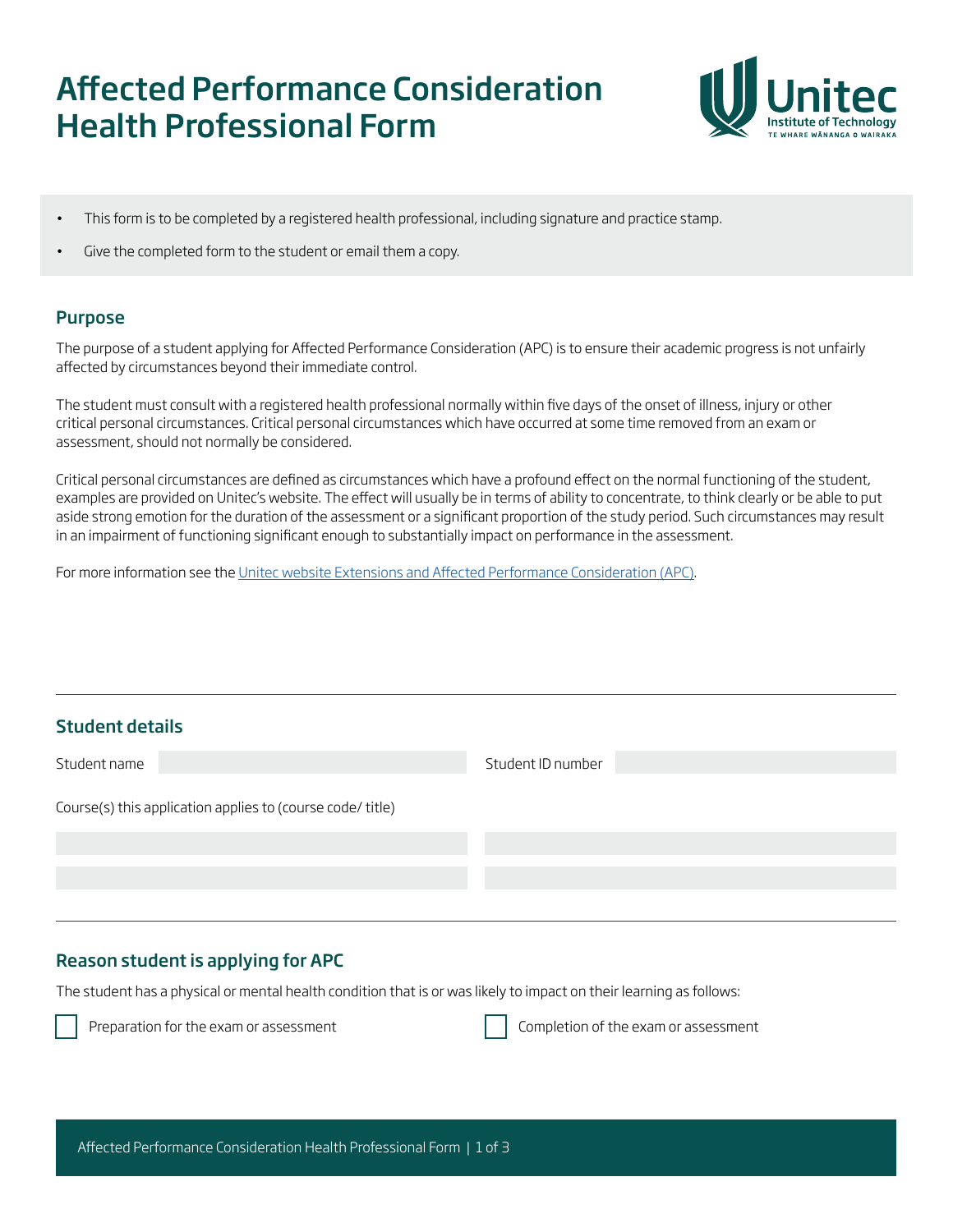

### Resuming study

In my professional capacity, I confirm that the student will be able to complete:

The assessment from this date

Any clinical or workplace requirements from this date

## Student's personal circumstances

Please present your information in terms that will be understood by Unitec teachers, who are not health professionals. As the documents may be seen by several Unitec staff, please do not include very personal information in your statement.

Summary of the circumstances that affected the student:

#### Assessment of impact on the student (select one)

From my assessment I consider the impact on the student's learning to be:

- Significant: The student was unable to attempt or prepare adequately for the assessment.
- Moderate: The student could attempt and prepare for the assessment, with substantial reduction in performance likely.
- Mild: The student was able to attempt and prepare for the assessment, with some reduction in performance likely.

#### This form should be considered as (select one)

- Medical Certificate (detailing the student's critical personal circumstances).
- Reporting Certificate (evidence of the critical personal circumstances not observed at the time of the student's visit).